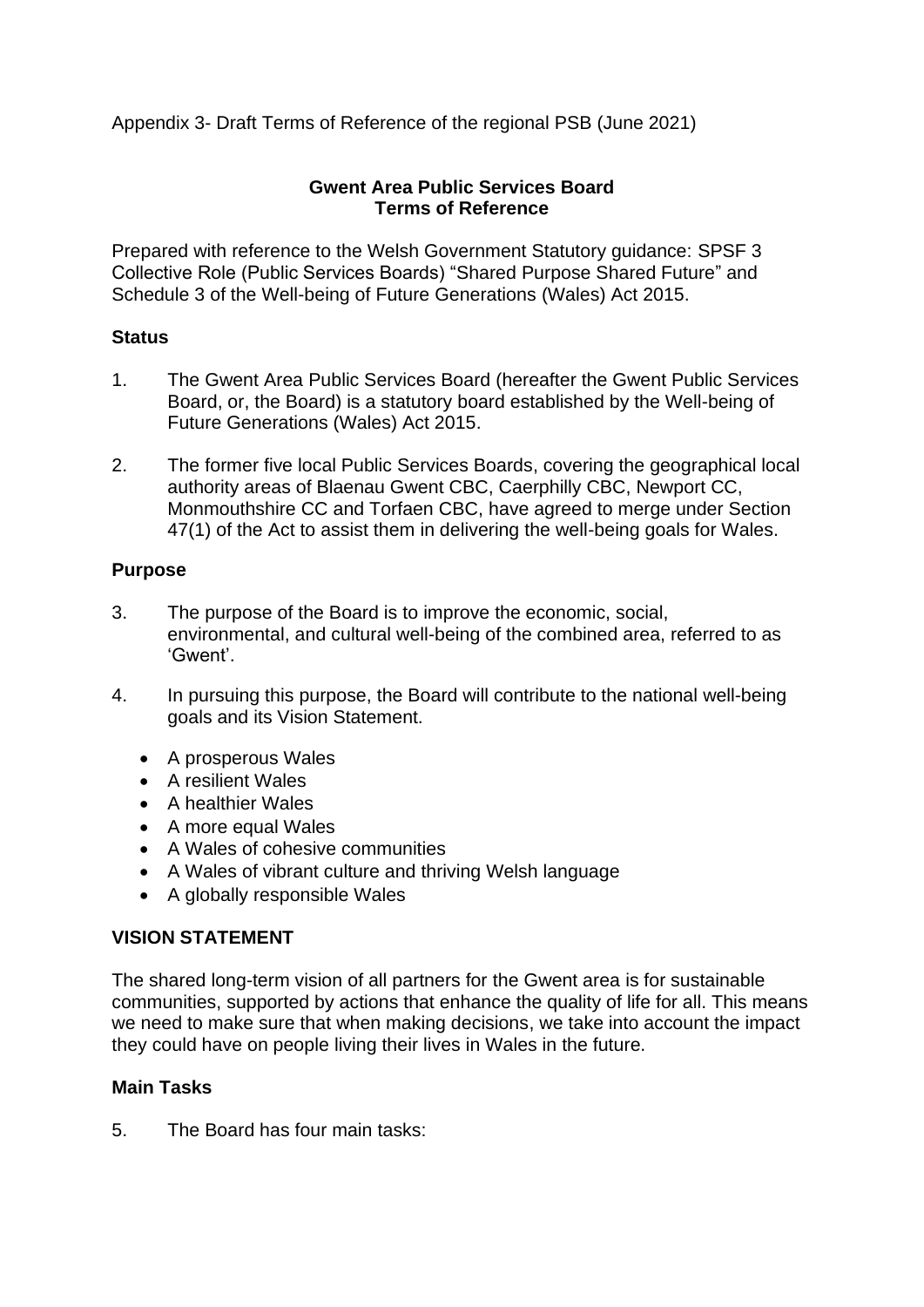- To prepare and publish an assessment of the economic, social, environmental and cultural well-being of the Gwent area.
- To prepare and publish a Local Well-being Plan for the Gwent area setting out well-being objectives and the steps it proposes to take to meet them.
- To take all reasonable steps to meet the objectives they have set.
- To prepare and publish an annual report that sets out the Board's progress in meeting the well-being objectives.

### **Principles and Values**

- 6. Sustainable development is the overriding principle of the Board's activities. This means acting in a manner which seeks to ensure that the needs of the present are met without compromising the ability of future generations to meet their own needs.
- 7. The Board will operate with mutual respect and challenge, in the spirit of collaborating to improve the well-being of the area. Members will seek to be at the forefront of planning, will be inquisitive of new approaches, and will act to bring their combined resources to bear to make any changes in partnership delivery that are needed to secure the well-being of future generations.
- 8. This means working in ways that take into account:
	- **Long term**: The importance of balancing short-term needs with the need to safeguard the ability to also meet long-term needs.
	- **Prevention**: Understanding the root causes of issues that affect well-being and acting to prevent problems occurring or getting worse.
	- **Integration**: Considering how the Board's well-being objectives may impact upon each of the well-being goals, on their other objectives, or on the objectives of other public bodies.
	- **Collaboration**: Acting in collaboration with any other person that could help the Board to meet its well-being objectives.
	- **Involvement**: The importance of involving people with an interest in achieving the well-being goals and ensuring that those people reflect the diversity of the area which the body serves.
- 9. In addition, the Board, will strive to work in accordance with:
	- The United Nations Convention on the Rights of the Child
	- The National Principles for Public Engagement in Wales
	- The National Standards for Children and Young People's Participation
	- Welsh Language (Wales) Measure 2010
	- Equality Act 2010
	- Public Sector Equality Duty

#### **Membership**

#### *Statutory Members*

10. The statutory members of the Board are: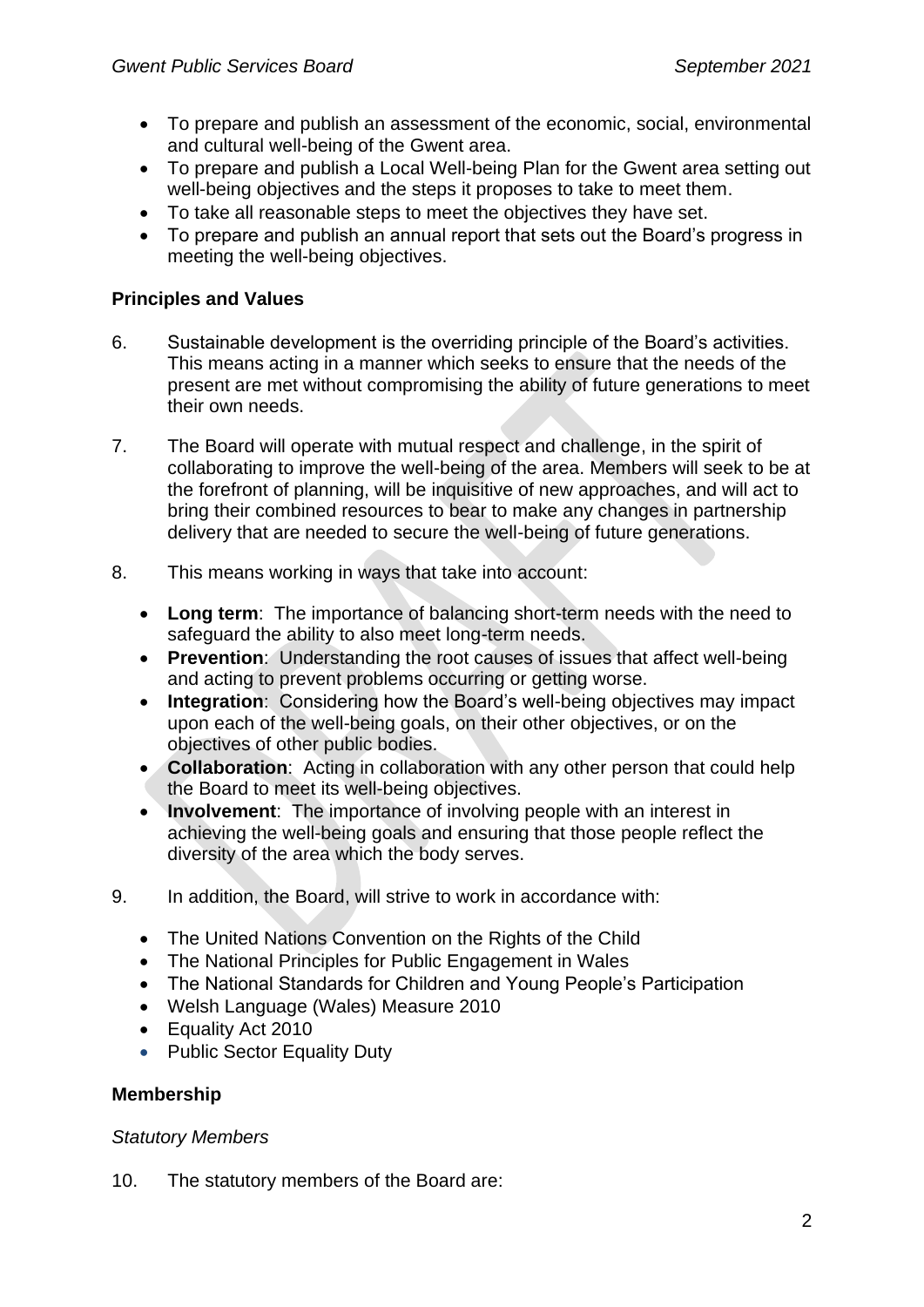- **Blaenau Gwent County Borough Council** (Leader and Chief Executive)
- **Caerphilly County Borough Council** (Leader and Chief Executive)
- **Newport City Council** (Leader and Chief Executive)
- **Monmouthshire County Council** (Leader and Chief Executive)
- **Torfaen County Borough Council** (Leader and Chief Executive)
- **Aneurin Bevan University Health Board** (Either the Chairman, Chief Executive or both)
- **South Wales Fire and Rescue Service** (Either the Chairman, Chief Officer or both)
- **Natural Resources Wales** (Chief Executive)
- 11. Individuals may be designated to represent any of the named persons above. Council Leaders may only designate another member of the Council's Cabinet to represent them.
- 12. Any designated representatives should have the authority to make decisions on behalf of their organisation.

# *Invited Participants*

- 13. The following statutory invitees are invited to participate in the board's activity:
	- The Chief Constable of Gwent Police
	- The Gwent Police and Crime Commissioner
	- National Probation Service for Wales
	- Gwent Association of Voluntary Organisations
	- Torfaen Voluntary Association
	- The Welsh Ministers
- 14. The following non-statutory invitees, exercising functions of a public nature, are invited to participate in the board's activity:
	- Public Health Wales NHS Trust
- 15. Invited participants are not required to accept their invitation.
- 16. Invited participants are not members of the Board. They are entitled to make representations to the board about the assessments of local well-being and local well-being plan, take part in Board meetings and provide other advice and assistance.
- 17. Invited participants will be asked to join the Board via a letter from the Chair setting out the reasons for the invitation and the expectations upon the invitee.
- 18. Having joined the Board, invited participants will participate in meetings in the same way as statutory members.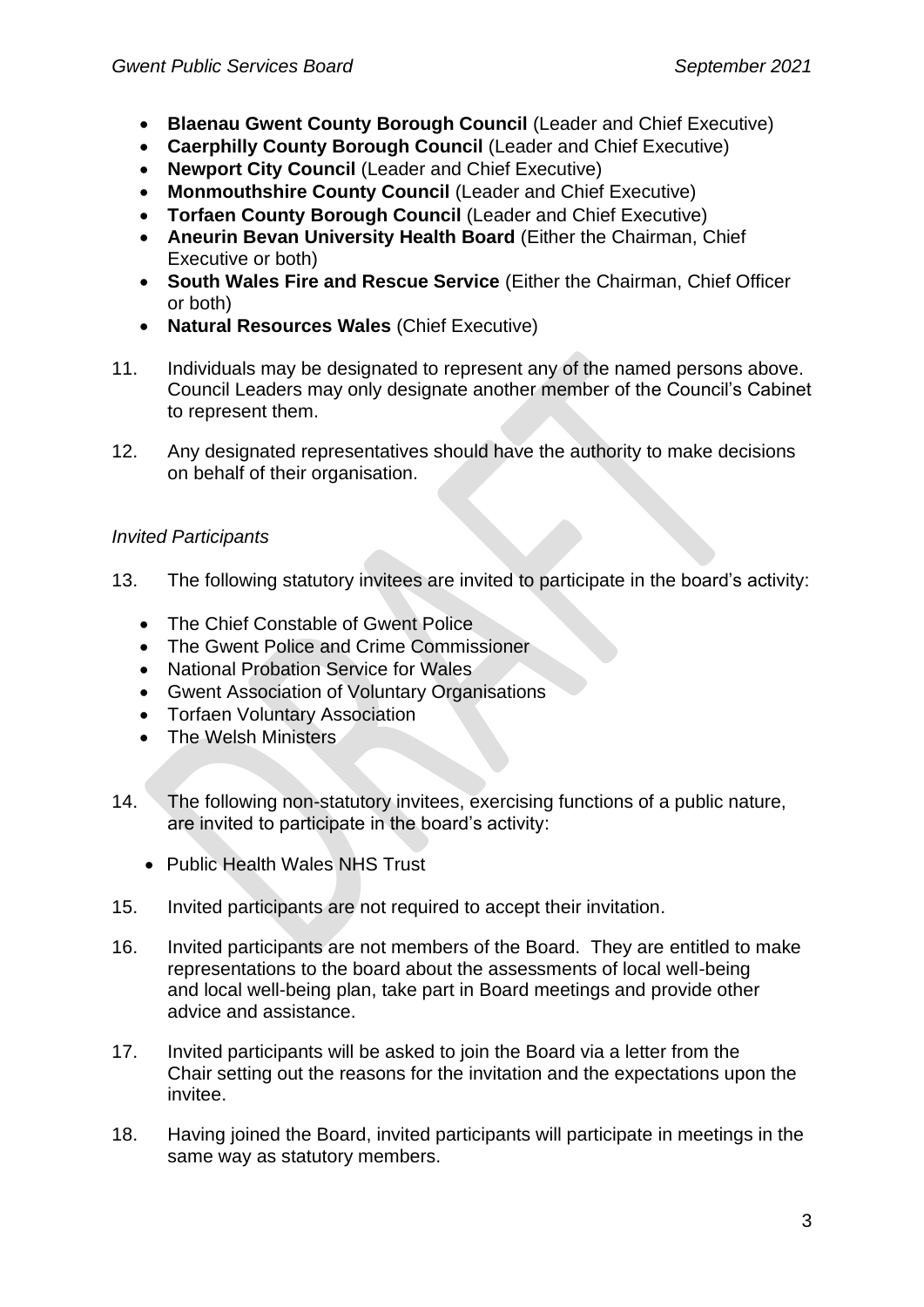#### *Observer*

19. The Board will invite the Chair (as an alternate Vice-Chair) of the Regional Scrutiny Committee to attend Board meetings as an observer.

### *Other partners*

- 20. The Board will work with key partners either directly, or through Local Delivery Partnerships, who exercise functions of a public nature and who; have a material interest in the well-being of the area; deliver important public services; and are involved in the in the preparation, implementation and delivery of the work of the board.
- 21. These partners will include, but are not limited to:
	- Community Health Councils
	- Community Councils
	- Registered Social Landlords
	- Tertiary Colleges
	- National Park Authorities
	- Higher Education Funding Council for Wales
	- Further or Higher Education institutions
	- Arts Council of Wales
	- Sports Council for Wales
	- National Library of Wales
	- National Museum of Wales

# **Quorum**

22. The quorum of a public services board meeting is all its statutory members.

# **Decision Making**

- 23. Members will appoint a Chair and Vice Chair from the statutory members or the invited participants, to hold office for two years.
- 24. Board decisions, for example the agreement of the assessment of local wellbeing and the local well-being plan, are only valid when made jointly and unanimously by all statutory members and with all statutory members in attendance.
- 25. Other Board decisions will be agreed by consensus but may be taken by vote carried by a simple majority.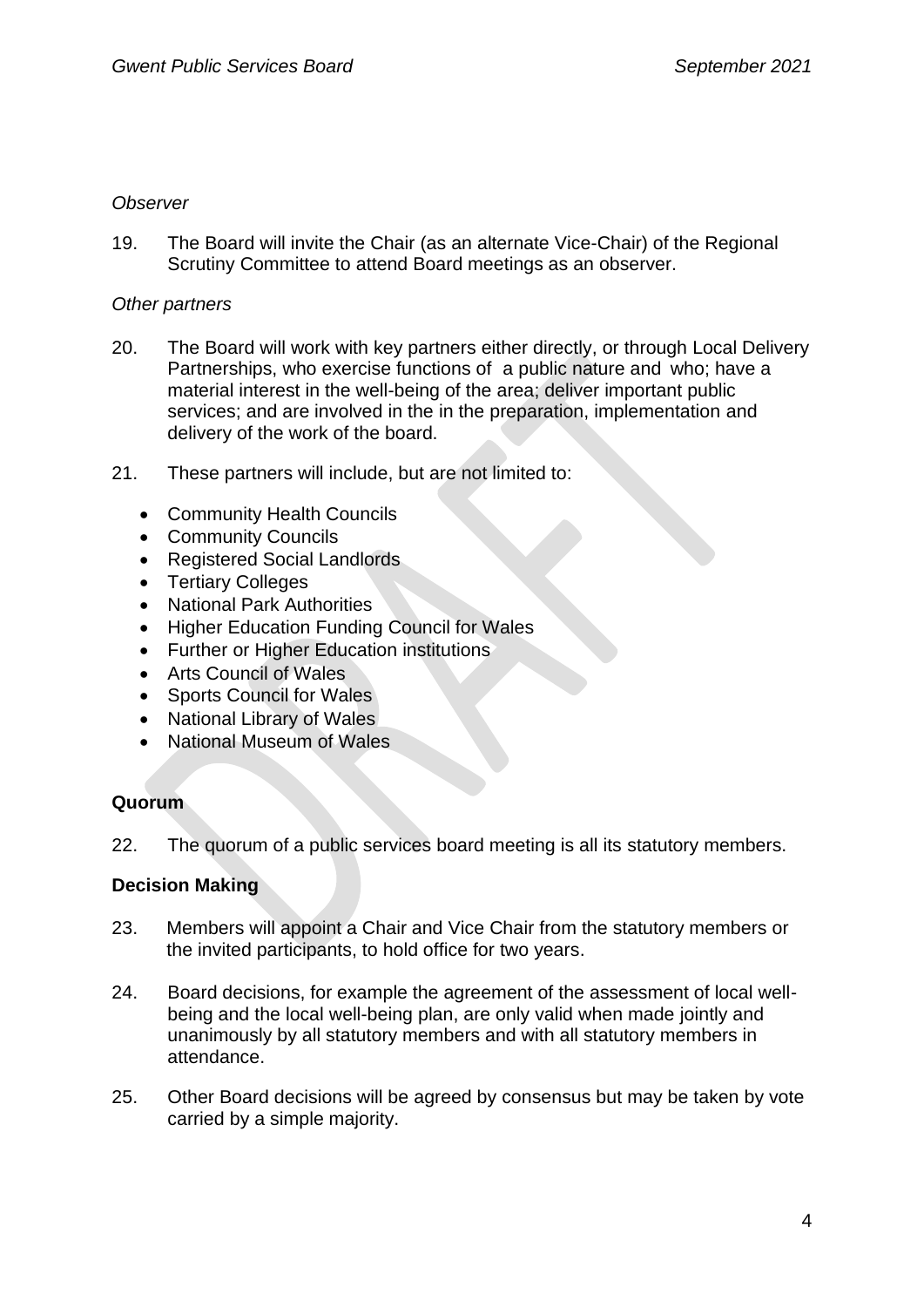26. In the event of a disagreement between members it is the responsibility of the Chair to mediate an agreement and to ensure that this is presented to the next available meeting of the Board or to a special meeting if required.

### **Mandatory Meetings**

- 27. The Board will hold a "mandatory meeting" chaired by one of the constituent local authorities, no later than 60 days after each subsequent ordinary election of councillors.
- 28. At this meeting the Board will:
	- a) Nominate a Chair and Vice-chair
	- b) Determine when and how often it meets
	- c) Review and agree its terms of reference

### **Ordinary Meetings**

- 29. Ordinary meetings of the Board will take place, as a minimum, every three calendar months at a time and venue to be agreed by the members. Members may attend virtually.
- 30. Each meeting may consider, but not be limited to, the following agenda items:
	- Welcome and apologies
	- Declarations of interest
	- Minutes of the last meeting
	- Progress on well-being objectives
	- Forward work plan
	- Public questions and communication

Minutes of meetings, and relevant reports, will be on the Gwent Public Services Board's website.

#### **Sub-groups**

- 31. The Board is able to establish sub-groups to support it in undertaking its functions and the board can authorise sub-groups to exercise a limited number of functions.
- 32. Each sub-group of a public services board must include at least one statutory member of the board, who can choose an appropriate representative to attend to contribute to the work of the sub-group. The sub-group can include any invited participant or other partner.
- 33. Sub-groups' functions will be guided by these PSB terms of reference.
- 34. Sub-groups cannot be authorised to: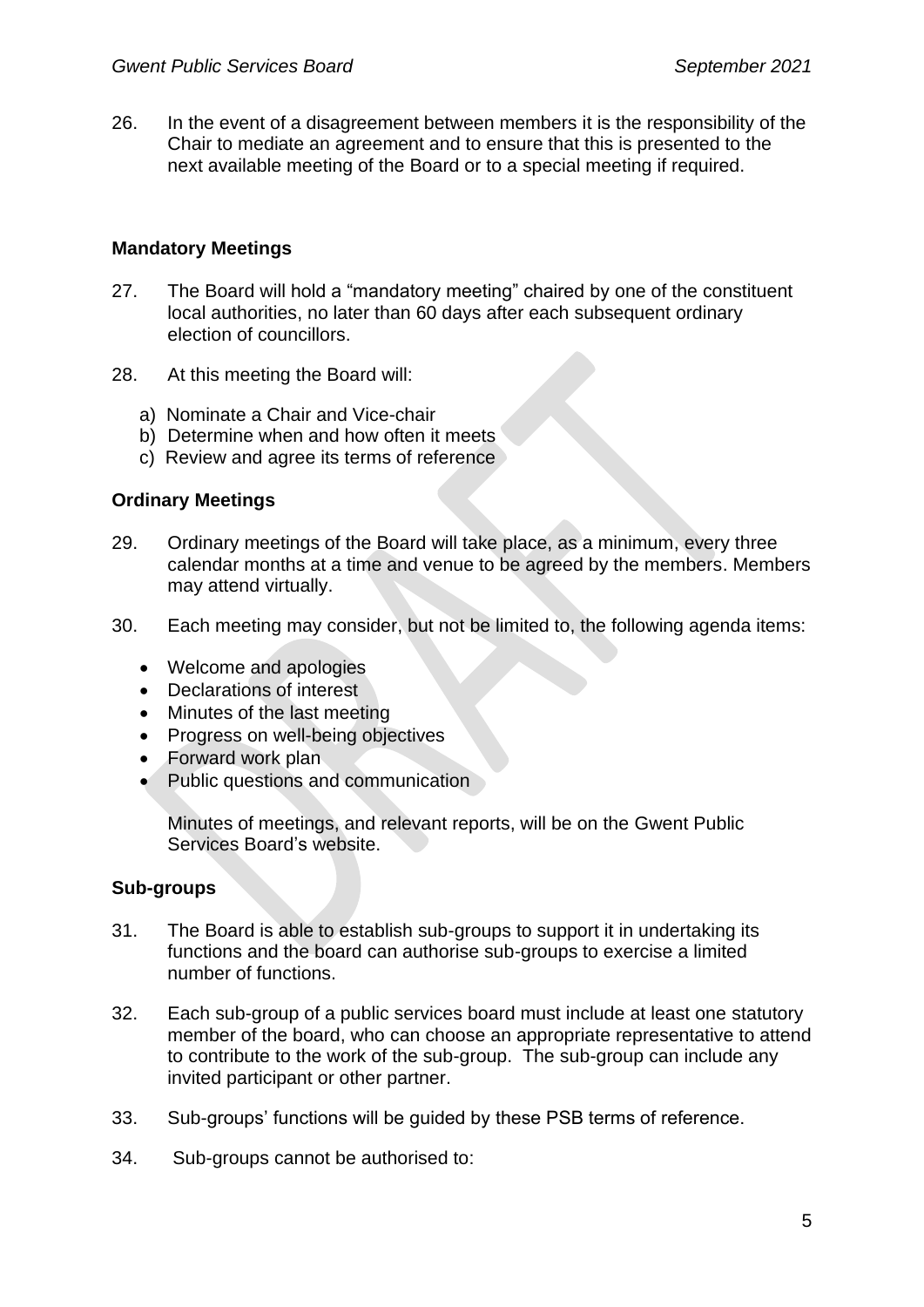(a) invite persons to participate in the board's activity

(b) set, review or revise the board's local objectives

(c) prepare or publish an assessment of well-being

(d) consult on an assessment of well-being or to prepare a draft of an

assessment for the purposes of consulting

(e) prepare or publish a local well-being plan

(f) consult on a local well-being plan or to prepare a draft of a local well-being plan for the purposes of consulting

(g) review or amend a local well-being plan or to publish an amended local wellbeing plan

(h) consult on an amendment to a local well-being plan

(i) agree that the board merges or collaborates with another public services board

- 35. The matters above require all statutory members to act jointly and so must be taken by the Board itself.
- 36. Whilst sub-groups cannot themselves be authorised to finalise and approve the assessment of local well-being, or the local well-being plan, it is expected that they will play an important role in researching and developing those products in draft.
- 37. The aims of each sub-group will be determined by the Board when the subgroup is established.
- 38. Each sub-group will prepare terms of reference and the Chair of the subgroup will submit them to the Board for approval.
- 39. The following sub-group is currently established:

**Gwent Strategic Well-being Action Group**. The aim of this sub-group is:

- To act as the officer support group to the Board
- To prepare the local assessment of well-being and Gwent Wellbeing Plan
- To ensure that regional activity that contributes to the Board's wellbeing objectives is delivered in collaboration
- To liaise with Welsh Government and the Office of the Future Generations Commissioner on behalf of the Board
- Facilitate the relationship, continuity and reporting between regional activity and the work of the Local Delivery Partnerships
- Provide evidence to the Regional Scrutiny Committee
- To ensure that the work of the partnership is open and transparent and that it's activity and performance is available on the Gwent Public Services Board's website
- To prepare an annual report on behalf of the Gwent Public Services Board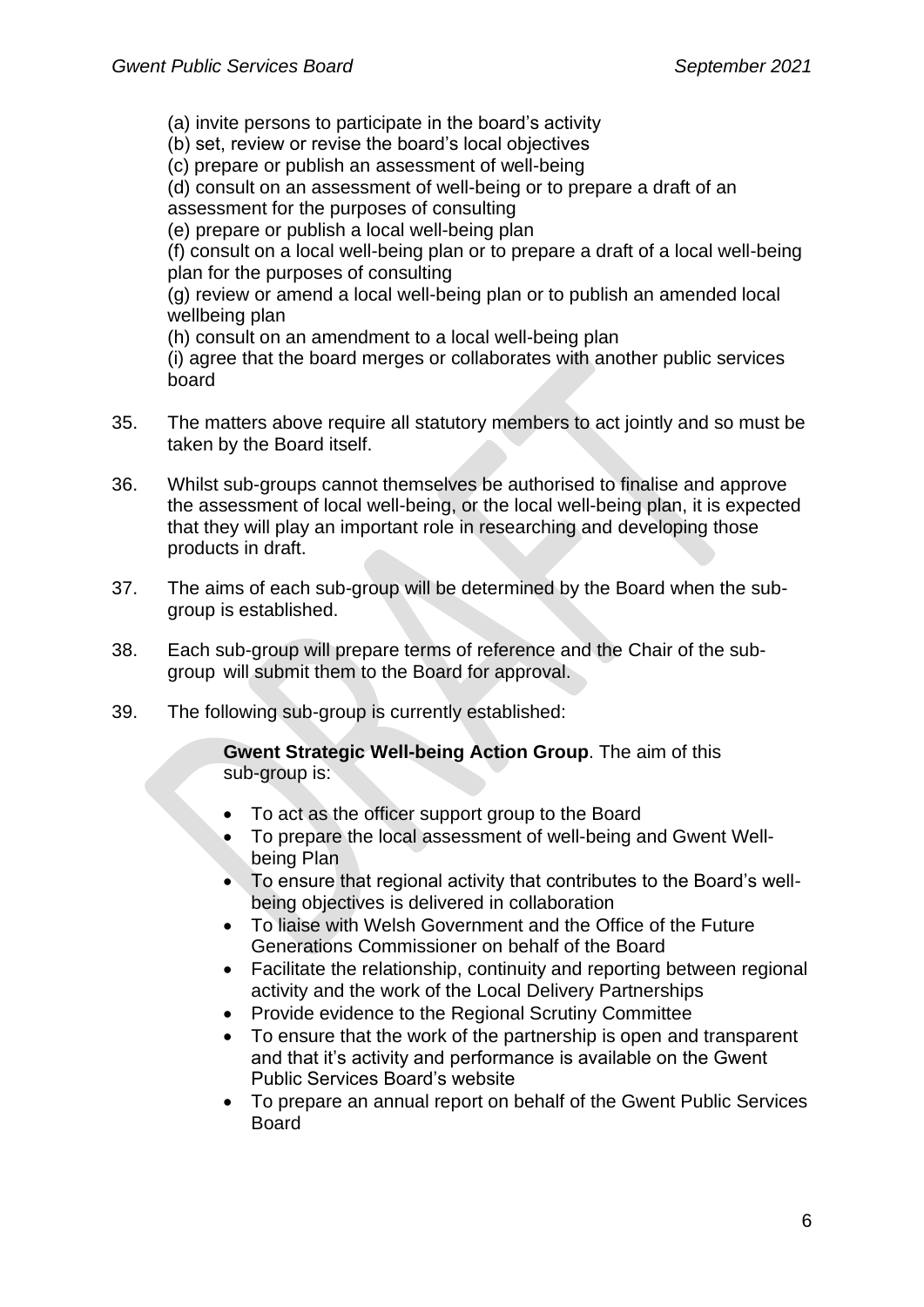41. The following sub-groups will be established to operate in each geographical local authority area:

> **Local Delivery Partnerships**. The aim of each of the five sub-groups is:

- To ensure the delivery of local actions that contribute to the Board's well-being objectives
- To contribute to any regional activity that contributes to the Board's well-being objectives
- To involve local communities, local community areas and any person or group with an interest in the well-being of the area covered by the partnership
- To take forward any actions of a local nature set out in the Gwent Well-being Plan
- To report as requested through local democratic scrutiny arrangements
- To report as requested to the Regional Scrutiny Committee
- To report on activity to the Gwent Public Services Board as required
- To ensure that the work of the partnership is open and transparent and that it's activity and performance is available on the Gwent Public Services Board's website
- Continue to deliver 2018-23 Local Well-being Plans
- 42. Local Delivery Partnerships will comprise senior officer representatives of the statutory and invited partners of the Board who will have the ability to take decisions and direct resources within the area they operate.
- 43. The Gwent Public Services Board will ensure the continued effectiveness and operation of Local Delivery Partnerships and will hold themselves to mutual regional account should the performance of a Local Delivery Partnership fall below expectations.

# **Support**

- 44. Administrative support for the Board will be provided by one of the five local authorities on a two-year cycle, timed with the two-year cycle of the Chair and Vice-Chair. Where the Chair is the Leader of one of the local authorities the administrative support will be provided by that local authority. This includes:
	- Ensuring the Board is established and meets regularly
	- Preparing the agenda and commissioning papers for meetings
	- Inviting participants and managing attendance
	- Ensuring the Gwent Public Services Board website is current, open and transparent
	- Work on the annual report
	- Preparation of evidence for Regional Scrutiny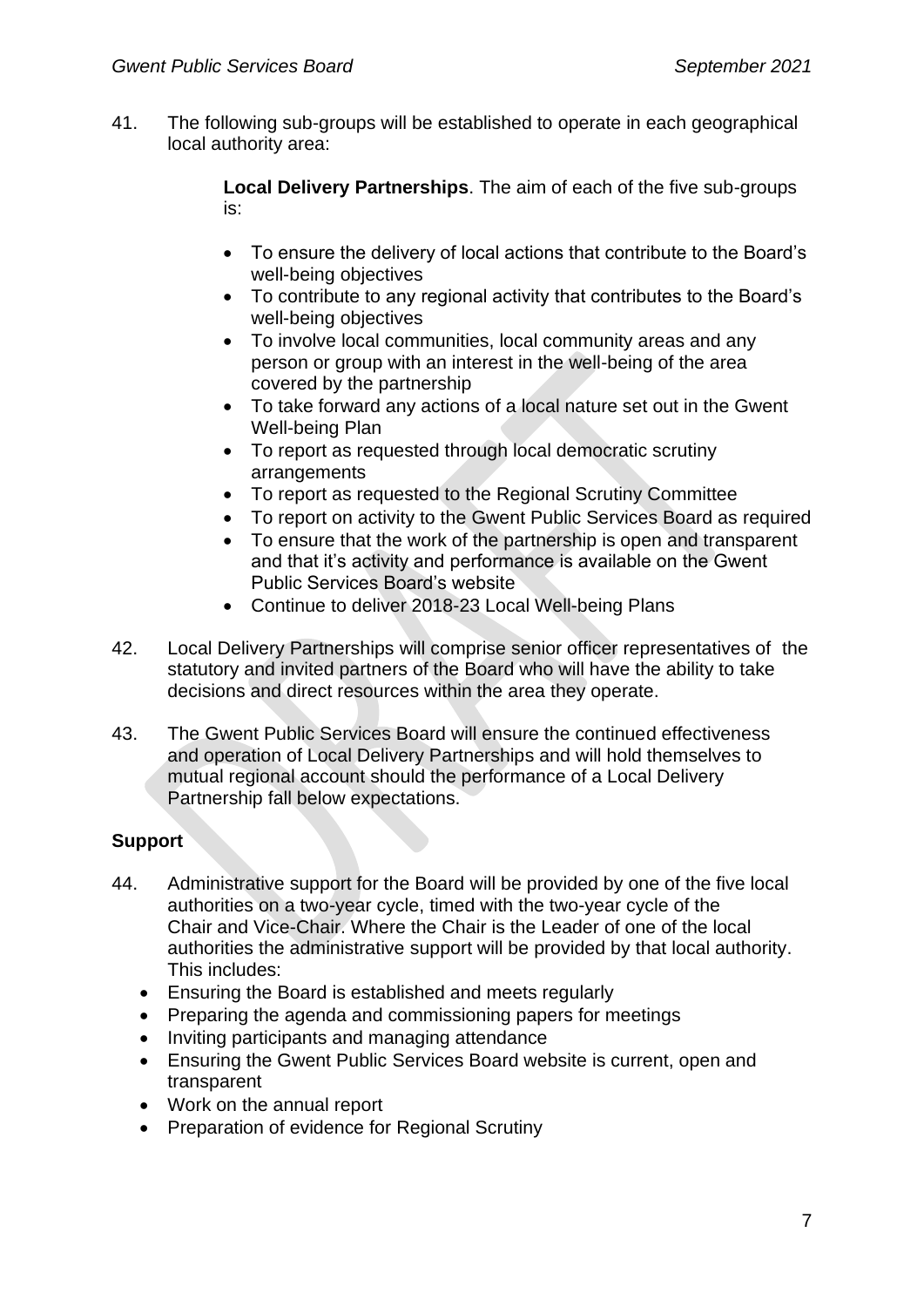- 45. Ensuring that the functions of the Board are properly resourced is the responsibility of all members equally. Members may provide advice, assistance, and other 'in kind' resources to the board for instance in the form of analytical or professional expertise.
- 46. Invited participants and other partners may also provide advice, assistance, and other 'in kind' resources to the Board for instance in the form of analytical or professional expertise.

### **Wider Engagement**

- 47. The Board's citizen focus means it will engage in a purposeful relationship with the people and communities in the area, including children and young people, Welsh-speakers and those with protected characteristics (Equality Act 2010), in all aspects of its work. The Board will also take account of people with an interest in achieving the well-being goals and will ensure those persons reflect the diversity of the population of the Gwent area. It will abide by the National Principles for Public Engagement in Wales and the National Standards for Children and Young People's Participation.
	- The Board encourages dialogue with persons and bodies who have an interest in the well-being of the area and will consider any questions raised through the administrative support to the Board. Contact is facilitated by the Public Services Board website and meeting papers will be published on the website one week in advance.
	- Interested parties can be invited to make presentations to the Board on any items that are being considered. The Board will take care, however, to ensure the propriety and impartiality of processes and be alive to the risks of any perception arising that a particular group is being afforded excessive access to, or influence over the Board's deliberations.
	- The Board will take additional steps outside of meetings to ensure that the public voice is heard and helps to shape both the well-being assessment and well-being plan. This is expected to include consultation exercises and opportunities for people to raise and debate ideas through online and offline engagement arrangements.
	- The Board will seek advice and guidance from the Future Generations Commissioner as and when appropriate.
	- The Board is subject to scrutiny through the Regional Scrutiny Committee and this process provides a further route for public engagement. The Board will ensure the scrutiny committee has adequate engagement with a wide range of relevant stakeholders who can help hold PSBs to account.

# **Performance and Reporting**

48. The Board will adopt a robust performance management framework and will ensure that it is measuring outcomes and progress towards its well-being objectives. The performance will be examined at each meeting and progress will be publicly available on the Gwent PSB website.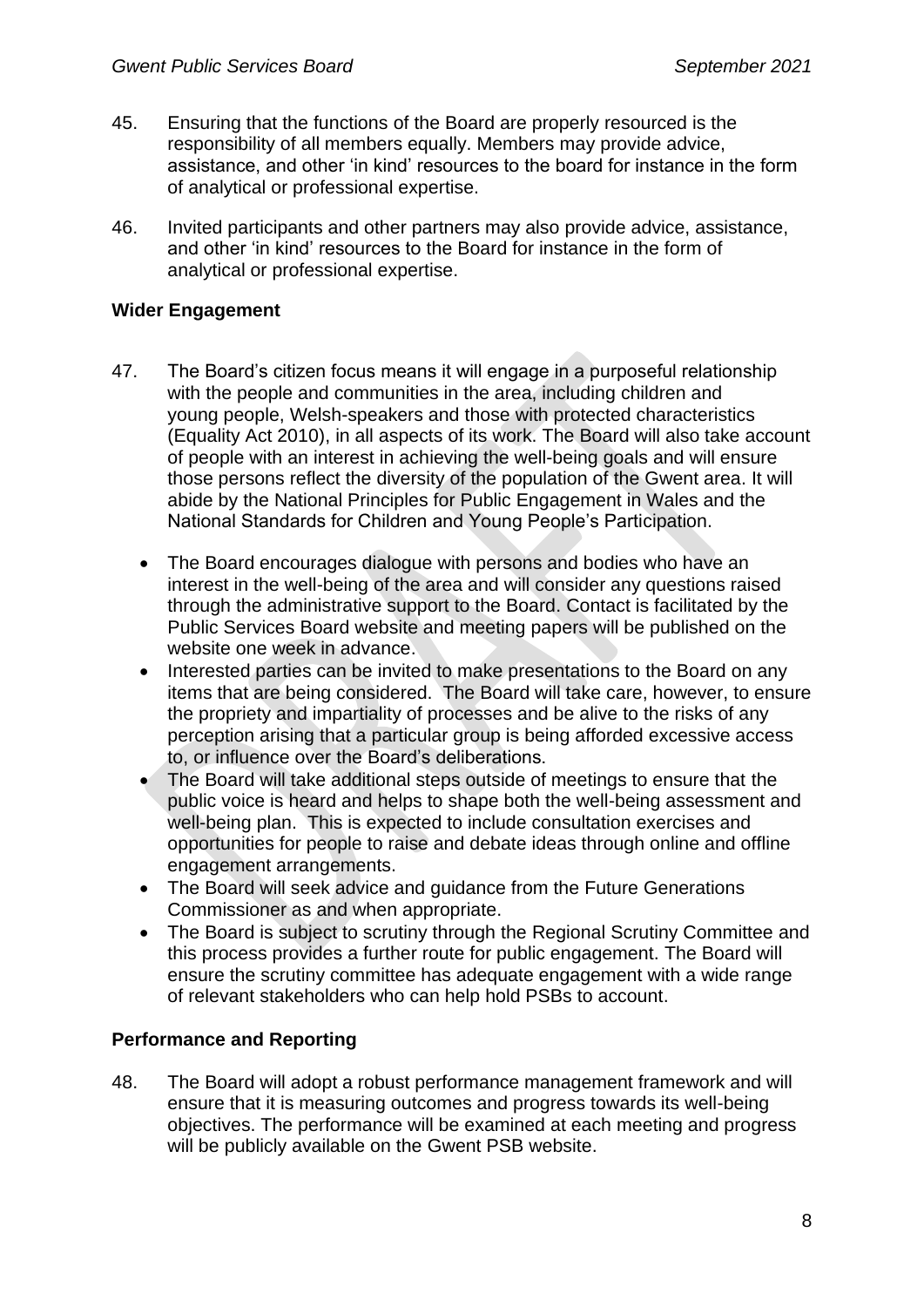- 49. The Board will prepare and publish a report no later than 14 months after the publication of its first local well-being plan. This will enable the board to report on the full year's activity.
- 50. Subsequently, an annual report will be published no later than one year after the publication of each previous report.
- 51. In the year following an ordinary local government election, when a new local well-being plan is being prepared and published, there is no requirement to also produce an annual report.
- 52. The Annual Report will set out the steps taken since the publication of the Board's most recent local well-being plan to meet the objectives set out in the plan. It can also include any other information the Board thinks would be appropriate.
- 53. A copy of the Annual Report will be sent to the Welsh Ministers, the Future Generations Commissioner, the Auditor General for Wales and to the Regional Scrutiny Committee

### **Regional Scrutiny**

- 54. The role of scrutiny is to provide challenge and support to secure continuous improvement for the Board.
- 55. In order to assure democratic accountability, there is a requirement for a designated local government scrutiny committee to scrutinise the work of the Public Services Board. The scrutiny will be provided by a Regional Scrutiny Committee to be supported by the same local authority currently providing.
- 56. Welsh Ministers have a power to refer a plan to the scrutiny committee if it is not considered sufficient; for example, due to an adverse report by the Future Generations Commissioner for Wales or a concern statutory duties are not being met.
- 57. The Regional Scrutiny Committee can require any member of the board to give evidence, but only in respect of the exercise of joint functions conferred on them as a member of the Board.
- 58. The Regional Scrutiny Committee must send a copy of any report or recommendation it makes to the Welsh Ministers, the Commissioner and the Auditor General for Wales.

#### **Review and Amendment**

59. While the Board must review these terms of reference at the mandatory meeting, the Board may review, and agree to amend it at any time providing all statutory members agree.